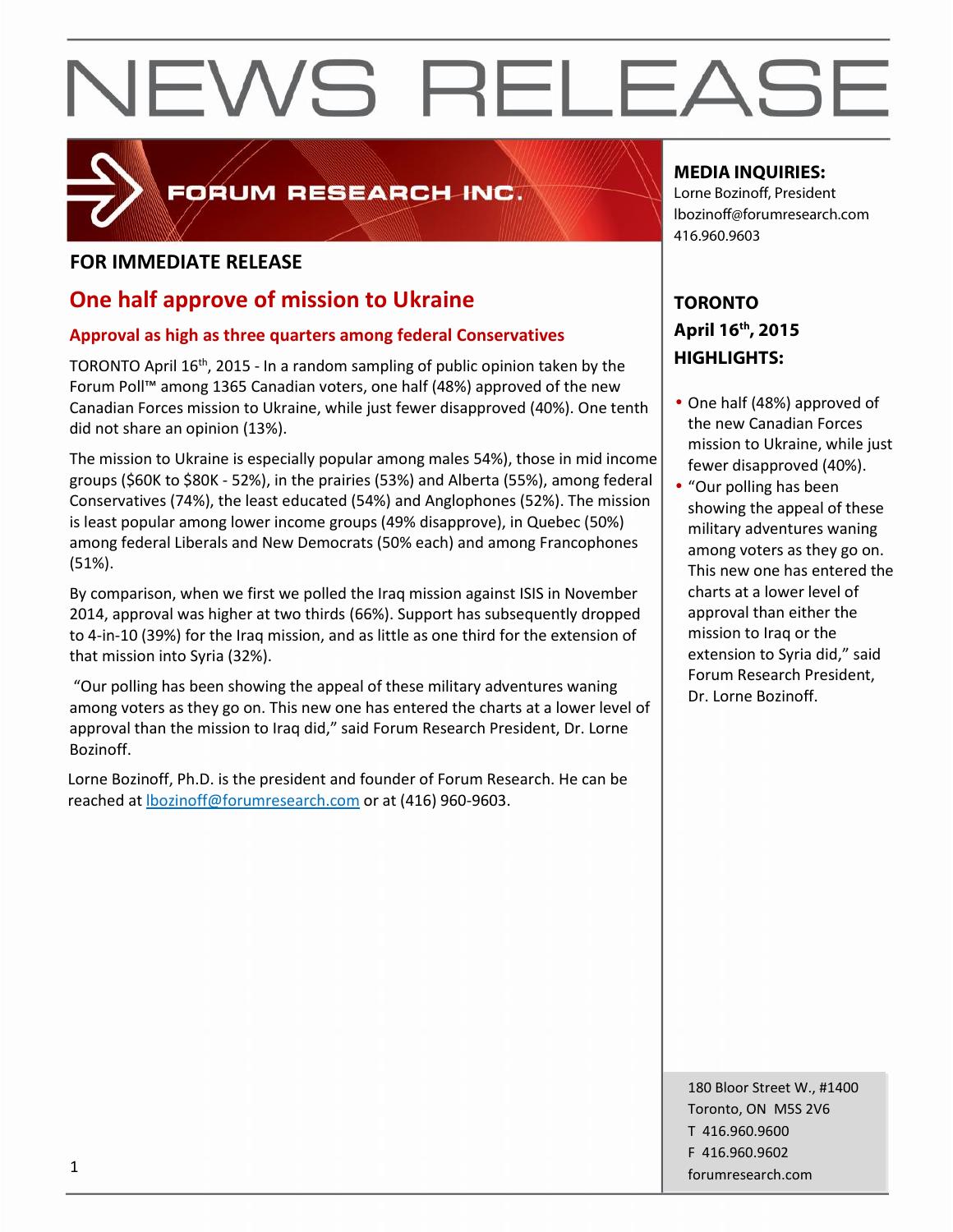#### **Methodology**

The Forum Poll™ was conducted by Forum Research with the results based on an interactive voice response telephone survey of 1365 randomly selected Canadians 18 years of age or older. The poll was conducted on April 14 -16<sup>th</sup>, 2015.

FORUM RESEARCH INC.

Results based on the total sample are considered accurate +/- 3%, 19 times out of 20. Subsample results will be less accurate. Margins of error for subsample (such as age, gender) results are available at www.forumresearch.com/samplestim.asp

Where appropriate, the data has been statistically weighted by age, region, and other variables to ensure that the sample reflects the actual population according to the latest Census data.

This research is not necessarily predictive of future outcomes, but rather, captures opinion at one point in time. Forum Research conducted this poll as a public service and to demonstrate our survey research capabilities. Forum houses its poll results in the Data Library of the Department of Political Science at the University of Toronto.

With offices across Canada and around the world, 100% Canadian-owned Forum Research is one of the country's leading survey research firms. This Forum Poll™and other polls may be found at Forum's poll archive at www.forumresearch.com/polls.asp

#### **MEDIA INQUIRIES:**

Lorne Bozinoff, President lbozinoff@forumresearch.com 416.960.9603

**TORONTO April 16th, 2015**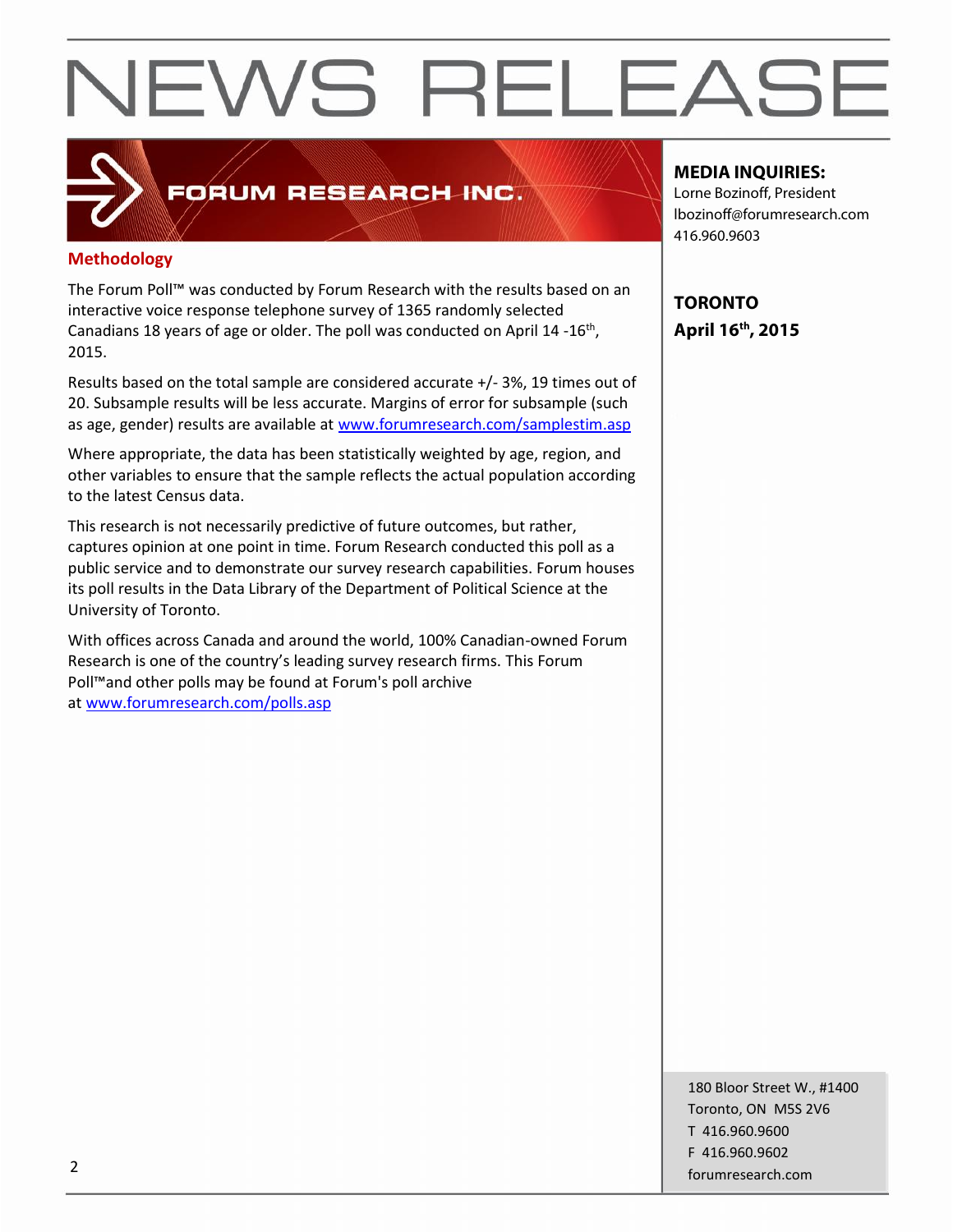## FORUM RESEARCH INC.

#### *Canadian Troops in Ukraine Approval*

*'Prime Minister Harper announced Canada will send troops to Ukraine to train the Ukrainian Forces. Do you approve or disapprove of this decision?'*

#### *[All Respondents]*

#### *Age / Gender*

| %                 | <b>Total</b> | 18-34 |     | $35-44$   45-54 | 55-64 | $65+$ | <b>Male</b> | <b>Female</b> |
|-------------------|--------------|-------|-----|-----------------|-------|-------|-------------|---------------|
| Sample            | 1248         | 170   | 164 | 221             | 296   | 397   | 674         | 574           |
| Approve           | 48           | 49    | 45  | 47              | 49    | 48    | 54          | 42            |
| <b>Disapprove</b> | 40           | 40    | 38  | 42              | 39    | 40    | 39          | 41            |
| Don't know        | 13           | 11    | 18  | 11              | 13    | 12    |             | 17            |

#### *Income*

| %                 | <b>Total</b> | <b><s20k< b=""></s20k<></b> | $\frac{1}{2}$ \$20-\$40K |     | \$40-\$60K S60-\$80K J | \$80-\$100K | <b>\$100-\$250K</b> |
|-------------------|--------------|-----------------------------|--------------------------|-----|------------------------|-------------|---------------------|
| Sample            | 1248         | 117                         | 216                      | 183 | 163                    | 129         | 231                 |
| Approve           | 48           | 38                          | 39                       | 50  | 52                     | 45          | 59                  |
| <b>Disapprove</b> | 40           | 42                          | 49                       | 41  | 35                     | 45          | 29                  |
| Don't know        | 13           | 20                          | 12                       |     | 13                     | 10          |                     |

#### *Region*

| %                 | <b>Total</b> | Atl | $\vert$ Que $\vert$ |     | ON   Man/Sask | AB  | BC | <b>English</b> | <b>French</b> |
|-------------------|--------------|-----|---------------------|-----|---------------|-----|----|----------------|---------------|
| Sample            | 1248         | 102 | 298                 | 510 | 87            | 166 | 85 | 968            | 280           |
| Approve           | 48           | 41  | 36                  | 53  | 53            | 55  | 47 | 52             | 35            |
| <b>Disapprove</b> | 40           | 41  | 50                  | 37  | 34            | 32  | 41 | 36             | 51            |
| Don't know        | 13           | 18  | 14                  | 10  | 13            | 12  | 12 |                | 14            |

#### *Federal Vote Preference*

| %                 | <b>Total</b> | <b>Conservative</b> |     | Liberal NDP |    | Green | <b>Bloc   Other Parties</b> |  |
|-------------------|--------------|---------------------|-----|-------------|----|-------|-----------------------------|--|
| Sample            | 1248         | 400                 | 389 | 247         | 85 | 36    | 40                          |  |
| Approve           | 48           | 74                  | 37  | 33          | 37 | 35    | 41                          |  |
| <b>Disapprove</b> | 40           | 18                  | 50  | 50          | 54 | 46    | 52                          |  |
| Don't know        | 13           |                     | 13  | 17          | 9  | 19    | $\mathbf b$                 |  |

#### **MEDIA INQUIRIES:**

Lorne Bozinoff, President lbozinoff@forumresearch.com 416.960.9603

### **TORONTO April 16th, 2015**